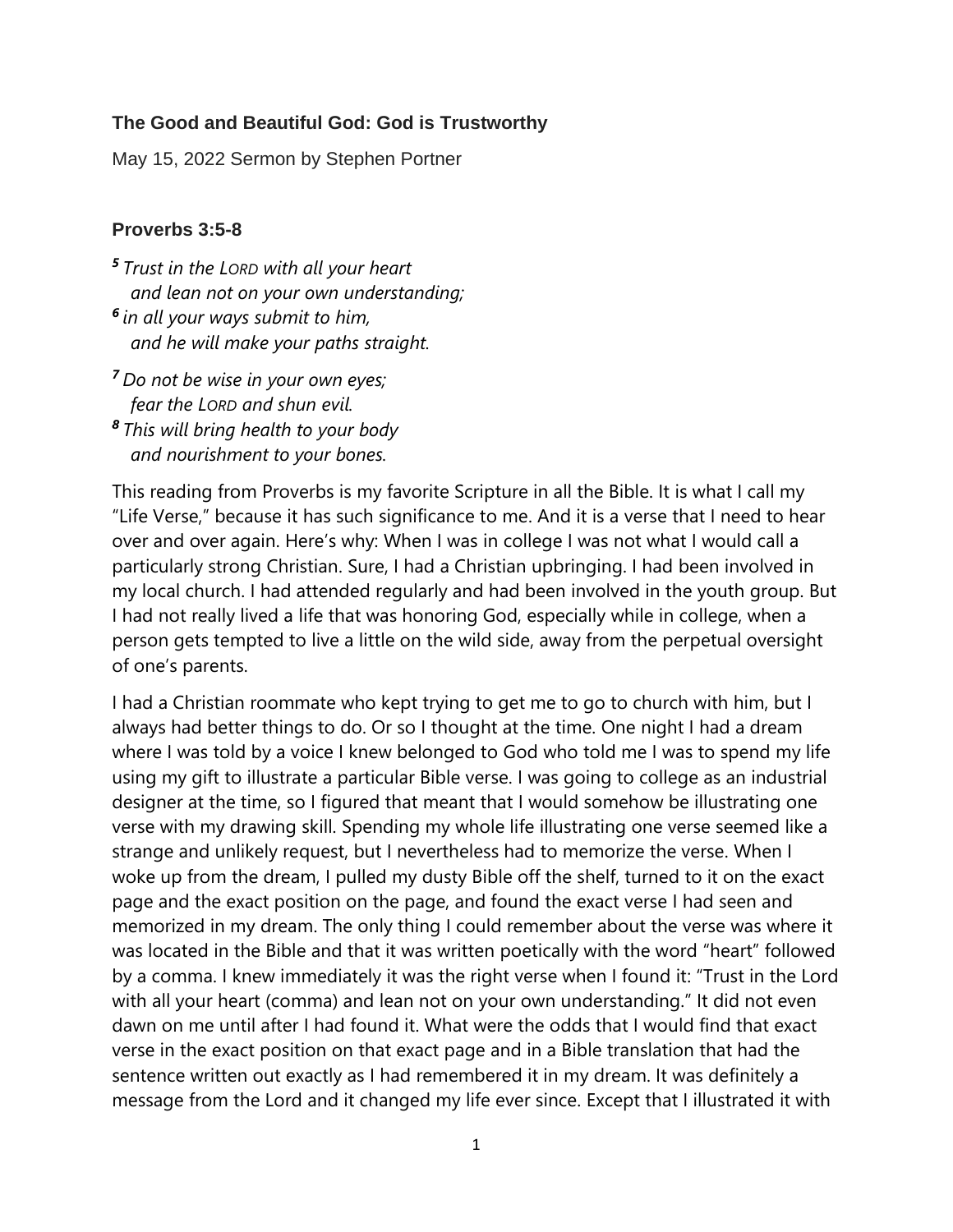my life rather than just with my drawing. I cannot tell you how many times I was approaching life with a "I will trust in my own understanding" perspective and instead got hit again with this verse. No, don't trust in your own understanding, Steve, "Trust in the Lord with all your heart, and lean not on your own understanding." Of course, as many times as I have had to remind myself of that, I need an exclamation point: "Lean not on your own understanding!!!! For crying out loud, already!"

Jesus demonstrated his trust in God through two prayers which we find in Scripture. The first is familiar to us and is found in Matthew chapter 6.

## **Matt 6:9-13**

*9 "This, then, is how you should pray:*

*"'Our Father in heaven, hallowed be your name, <sup>10</sup> your kingdom come, your will be done, on earth as it is in heaven. <sup>11</sup> Give us today our daily bread. <sup>12</sup> And forgive us our debts, as we also have forgiven our debtors. <sup>13</sup> And lead us not into temptation, but deliver us from the evil one.'*

This is well-known to us as "The Lord's Prayer." In his prayer Jesus shows us six characteristics of our good and beautiful God.<sup>1</sup>

- 1) **Present** "Our Father in heaven." Jesus told us that the kingdom of God is near (Matt. 3:2). Jesus, the Son of God, I often referred to as "Emmanual," which means God is with us. God is *present* with us.
- 2) **Pure** "Hallowed be your name." God is holy. "Holiness has to do with purity. Jesus is teaching us that there is nothing bad about God. God can neither sin nor participate in evil. In one word, God is *pure."*
- 3) **Powerful** "Your kingdom come, your will be done, on earth as it is in heaven." "Kings have power over others, and God is 'King of kings." In short, God is *powerful*."
- 4) **Provides** "Give us…our daily bread." "We have a God who makes rain and sunshine and a great bounty of food for all his creatures—even the birds of the air. Thus, we learn that God *provides*."

<sup>&</sup>lt;sup>1</sup> James Bryan Smith, The Good and Beautiful God, p. 61.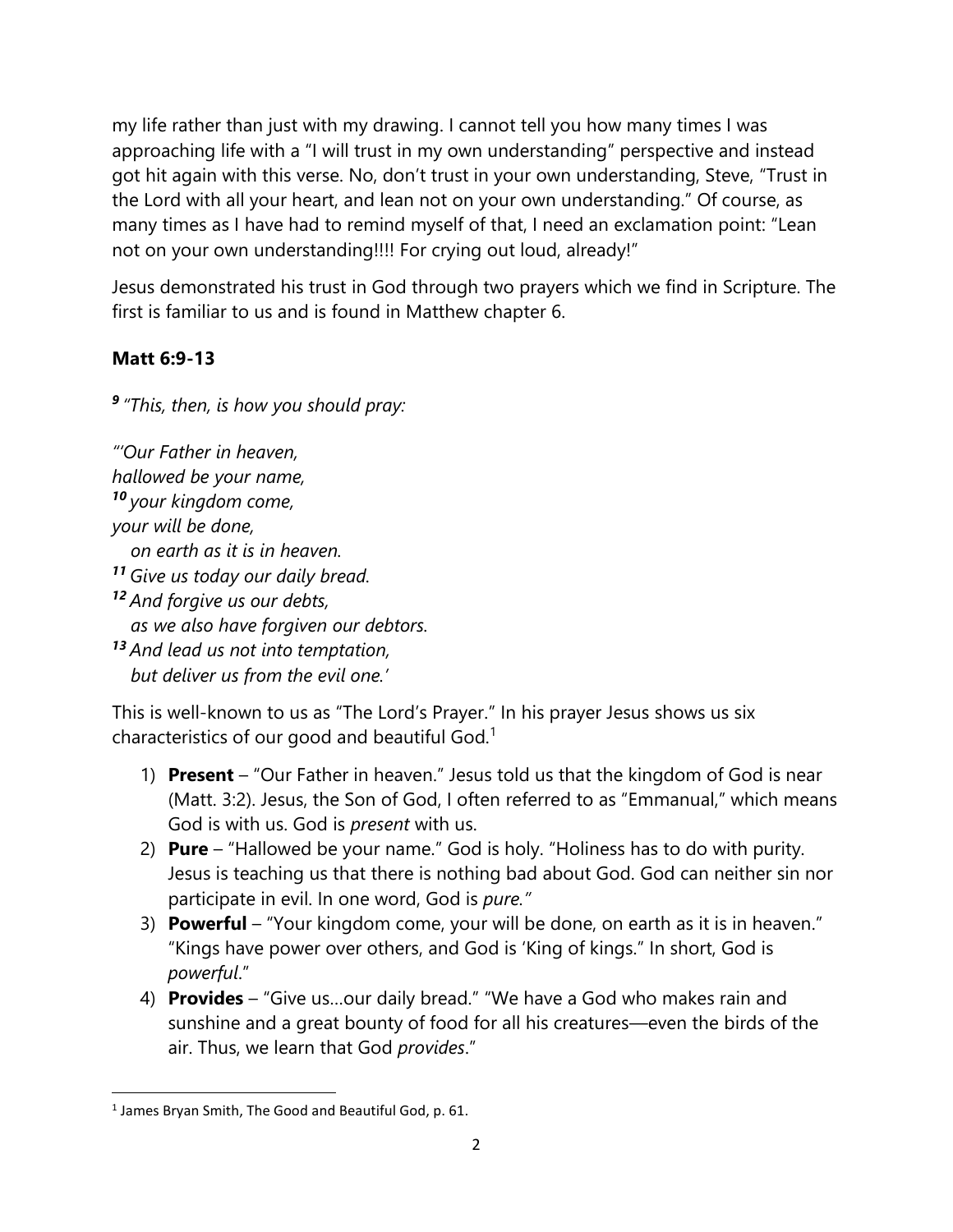- 5) **Pardons** "Forgive us our debts." "God is one who forgives our trespasses. As Richard Foster notes, 'At the heart of God is the desire to forgive and to give.' God loves to forgive, even more than we long to be forgiven. In a word, our Father *pardons*."
- 6) **Protects** "Deliver us from the evil one." "God is present and powerful because he longs to protect us. Though we will suffer problems, accidents or trials, God gets the last word. Nothing can happen to us that God cannot redeem."

The second prayer of Jesus we will look at today shows us just how much Jesus trusted God, his Father.

## **Luke 22:39-44**

*<sup>39</sup> Jesus went out as usual to the Mount of Olives, and his disciples followed him. <sup>40</sup> On reaching the place, he said to them, "Pray that you will not fall into temptation." <sup>41</sup> He withdrew about a stone's throw beyond them, knelt down and prayed, <sup>42</sup> "Father, if you are willing, take this cup from me; yet not my will, but yours be done." <sup>43</sup> An angel from heaven appeared to him and strengthened him. <sup>44</sup> And being in anguish, he prayed more earnestly, and his sweat was like drops of blood falling to the ground.*

"Jesus is facing torture and death. In the gospel of Luke we are told that he was in so much anguish his blood became like drops of blood (Luke 22:44). Yet he prays, 'not what I want, but what you want.' How can he speak to God in this way at such a difficult moment? The only answer …is that he trusts his Father."<sup>2</sup>

For Jesus, the cup represented the thing that Jesus didn't really want to do but knew he had to do to abide in God's will. The question for us is, "What is your 'cup'?" Your cup is whatever it is your are dealing with right now that you really don't want to deal with, yet you feel God has put that "cup" in your life to test your faith. So, what is the thing you are facing now that makes it difficult for you to believe that God is good?

In commenting on Jesus' experience in the garden of Gethsemane Thomas Smail writes this:

The Father that Jesus addresses in the garden is the one that he has known all his life and found to be bountiful in his provision, reliable in his promises and utterly faithful in his love. He can obey the will that sends him to the cross, with hope and expectation because it is the will of Abba [God the Father] whose love has been so proved that it can now be trusted so fully by being obeyed so completely. This is not a legal obedience driven by commandment, but trusting response to known love. $3$ 

<sup>2</sup> Ibid., p. 58.

<sup>3</sup> Ibid., p. 65.